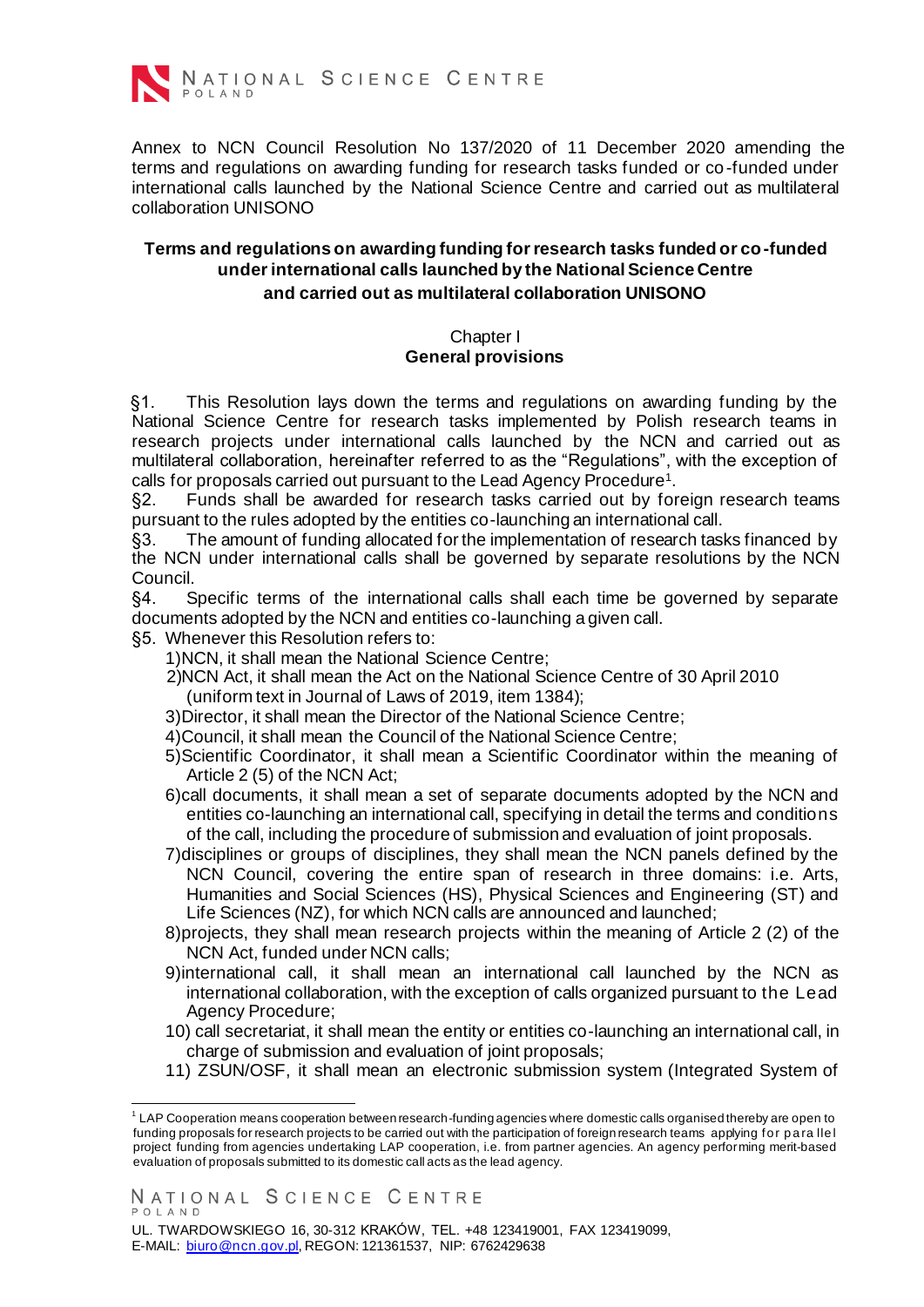

Services for Science/Servicing Financing Streams);

- 12) Polish research team, it shall mean the principal investigator named in the NCN proposal together with members of research team, if applicable in the NCN proposal;
- 13) host institution, it shall mean an entity named in the proposal as the host institution for the project within the meaning of Article 31 (5) of the NCN Act;
- 14) member of the group of entities, it shall mean a member of the group of entities within the meaning of Article 27 (1) (2) of the NCN Act;
- 15) NCN proposal, it shall mean a proposal submitted to the NCN for funding of the Polish part of a project under a multilateral call;
- 16) joint proposal, it shall mean a proposal drafted by the Polish research team jointly with foreign partners and submitted at the international level pursuant to the procedure laid down in the call documents.

## Chapter II **Applicants**

§6. NCN proposals may be submitted by entities specified in Article 27 (1) of the NCN Act, hereinafter referred to as the "applicants."

§7. NCN proposals may also be submitted by applicants for which funding of a research project will constitute state aid granted on terms and conditions laid down in the Regulation of the Minister of Science and Higher Education passed pursuant to §37 (2) of the NCN Act .

§8. Should an applicant be a group of entities specified in Article 27 (1) (2) of the NCN Act, an NCN proposal shall be submitted by the leader named in the research project cooperation agreement, entered into by the group of entities. The entity that employs the principal investigator shall act as the leader.

§9. Where a project is to be carried out by at least two Polish entities, they shall form a group of entities referred to in §8 and only in that legal form may they submit an NCN proposal. If such entities cannot form a group of entities pursuant to Article 27 (1) (2) of the NCN Act, they shall not be eligible to apply to the NCN for the funding of a joint research project.

§10. If the applicant is a natural person, the research project cannot be carried out by a group of entities or entity for which project funding will constitute state aid.

§11. Entities under forced administration or in liquidation or subject to bankruptcy proceedings cannot act as applicants or host institutions for a research project.

# Chapter III

# **Terms of entry for international calls**

§12. International calls are open to NCN funding proposals:

- 1) that involve basic research within the meaning of Article 2 (1) of the NCN Act in any of the disciplines covered by the NCN panels specified by the Council;
- 2) that involve research which has not been funded by the NCN or from other sources;
- 3) whose principal investigators are at least PhD holders;
- 4) that have been carried out over 24, 36, 48 or 60 months, with reservation that the period may not exceed the maximum duration of a research project specified in the call documents;
- 5) in which the costs comply with the terms laid down in the Annex to the Regulations ("Costs in research projects funded by the National Science Centre under international calls carried out as multilateral collaboration Unisono").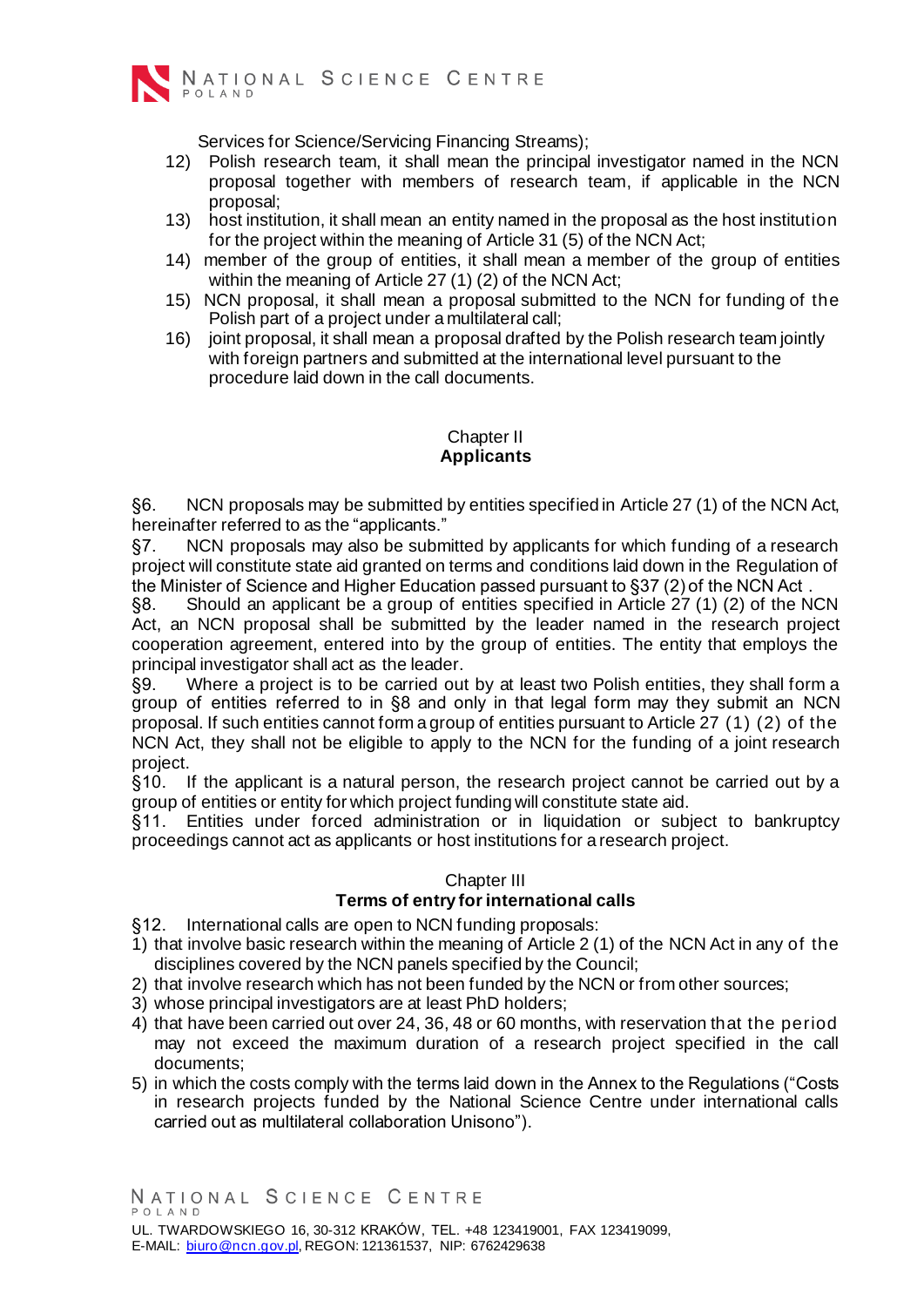

### Chapter IV **Restrictions on submitting NCN proposals**

§13. A person named as the principal investigator in an NCN proposal must not be named as the authorised representative of the host institution for the project.

§14. A person named as the principal investigator in a proposal must not be a person who, on the last day of submitting NCN proposals:

- a) manages<sup>2</sup> [t](#page-3-0)hree or more projects financed under NCN calls;
- b) manages two projects financed under NCN calls and is named as the principal investigator in a proposal under evaluation or recommended for funding;
- c) manages a research project financed under NCN calls and is named as the principal investigator in two proposals under evaluation or recommended for funding;
- d) is named as the principal investigator in three proposals under evaluation or recommended for funding under NCN calls.

The limitations do not apply to proposals submitted or projects funded under the following calls:

- TANGO, DIOSCURI;
- EXPRESS CALL TO FUND RESEARCH INTO COVID-19; and
- CEUS-UNISONO, in the case of which a joint proposal submitted to the Austrian Science Fund (FWF) as the lead agency of the *Stand-Alone Projects* programme is devoted to crises like epidemics or pandemics covered by the fast review track (*FWF Urgent Funding for Research Into Humanitarian Crises like Epidemics and Pandemics*).

§15. A person named as the principal investigator in an NCN proposal must not be planned for a research activity in any proposal which has been submitted to the MINIATURA call and for which the funding decision has not become final.

§16. The principal investigator must be a person employed at the host institution for the project for the entire project duration period pursuant to at least a part-time employment contract.

§17. The principal investigator must reside in Poland for at least 50% of the project duration period. This period includes business trips necessary for the project, in particular involving fieldwork, participation in conferences and/or library and archive research.

§18. NCN proposals covering research tasks overlapping tasks specified in another proposal submitted earlier under an NCN call or with respect to which an appeal has been initiated, may only be submitted after the funding decision has become final.

### Chapter V **Application process**

- §19. The process of applying for funding under international calls involves:
	- 1) **international level**: the applicant prepares **a joint proposal** in collaboration with foreign partners and submits it in accordance with the procedure described in the call documents;
	- 2) **national level**: the applicant prepares **an NCN proposal** and submits it to the NCN electronically via the ZSUN/OSF (Integrated System of Services for Science/Servicing Financing Streams) submission system available a[t](http://www.osf.opi.org.pl/) [www.osf.opi.org.pl,](http://www.osf.opi.org.pl/) within 7 calendar days of the end of the last stage of submitting joint proposals.

 $2$  Research project management applies to the period from the date of signing the funding agreement for a project funded under an NCN call until the day of submitting the final report on the completion of the research project.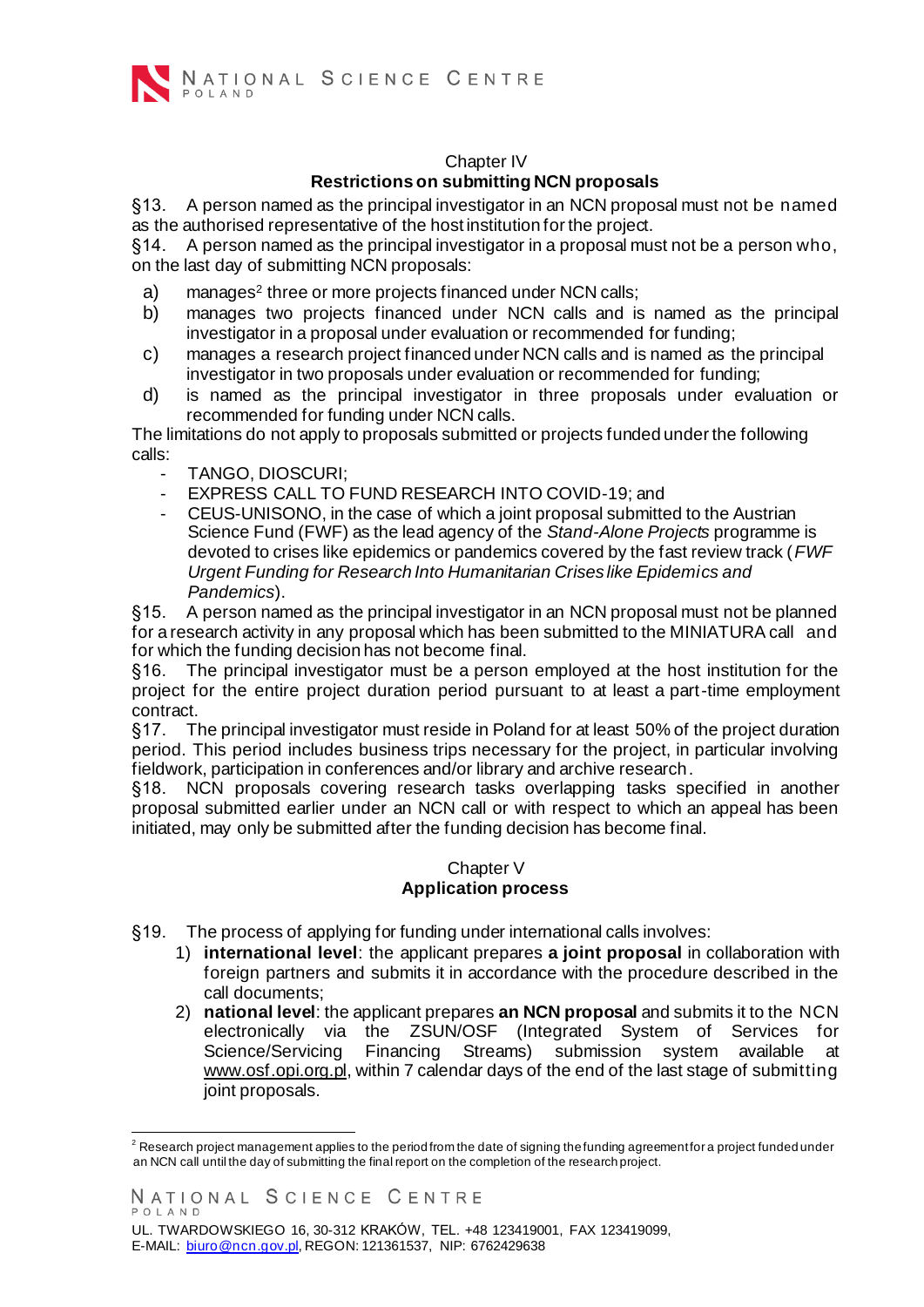

§20. NCN proposals shall include:

1)title of the research project (*in Polish and in English*);

- 2) joint proposal, identical with the version submitted at the last stage of the call at the international level. The joint proposal may constitute an annex to one NCN proposal only. The information provided in the NCN proposal must be consistent with the data in the joint proposal. It is not permitted to enter names of individuals to be selected in an open call, on terms and conditions laid down in the annex to the Regulations, including individuals for whom employment at the post-doc type post is planned from the NCN budget (*in English*);
- *3)* project's abstract for the general public (*1 page in Polish and 1 page in English);*
- 4) work plan (*in Polish and in English)* itemizing research tasks to be performed by the Polish research team;
- 5) information on the Polish research team, including information on the required qualifications and anticipated scope of work of each investigator in the research project on the Polish part (*in English*);
- <span id="page-3-0"></span>6) information on international collaboration during the implementation of the project, including on the foreign partner institutions (*inEnglish*);
- 7) budget of the Polish part of the research project (*in English*) drafted in compliance with the terms laid down in the annex to the Regulations;
- 8) information on the data management plan concerning data generated or used in the course of a research project, as required by the proposal (*inEnglish*);
- 9) information on the ethical aspects of the project, including any consents, opinions, permits and/or approvals necessary to carry out the project in compliance with generally applicable laws and best practices adopted for a specific academic discipline, as required by the proposal (*inEnglish*);
- 10) in the case of research projects which include clinical research with a medicinal product or medical devices, a detailed justification of the non-commercial nature of clinical research (*in English*);
- 11) in the case of research projects covering research being performed or completed by the principal investigator or with respect to which the principal investigator applies for funding under other NCN calls or from other sources, the description of thematically similar research tasks with reasons justifying the need to have them funded in the submitted project (*in English*);
- 12) in the case of research projects to be carried out in entities that do not receiv e any institutional core funding for research activity, information on research carried out in the last 2 years with a list of publications and information concerning research equipment and other instruments crucial to research (*inEnglish*);
- 13) in the case of research projects to be carried out by a group of Polish entities, a research project cooperation agreement, including (*inter alia*) identification of the parties to the agreement and its leader, subject and term of the agreement covering the performance period of the research project; authorisation for a representative of the leader to act on behalf of the entire group of entities in the procedure for the allocation of funding and performance of the research project; obligation of the leader to provide the other parties with information received f rom the NCN; signatures of authorised representatives of all entities forming the group of entities (*inPolish*);
- 14) in the case of entities for which funding of a research project will constitute state aid, a detailed breakdown of expenses as well as other documents and declarations related to the proposal for state aid via the NCN, as required by the proposal (*in Polish*); and
- 15) administrative declarations by the principal investigator and host institution f or the research project, as required by the proposal.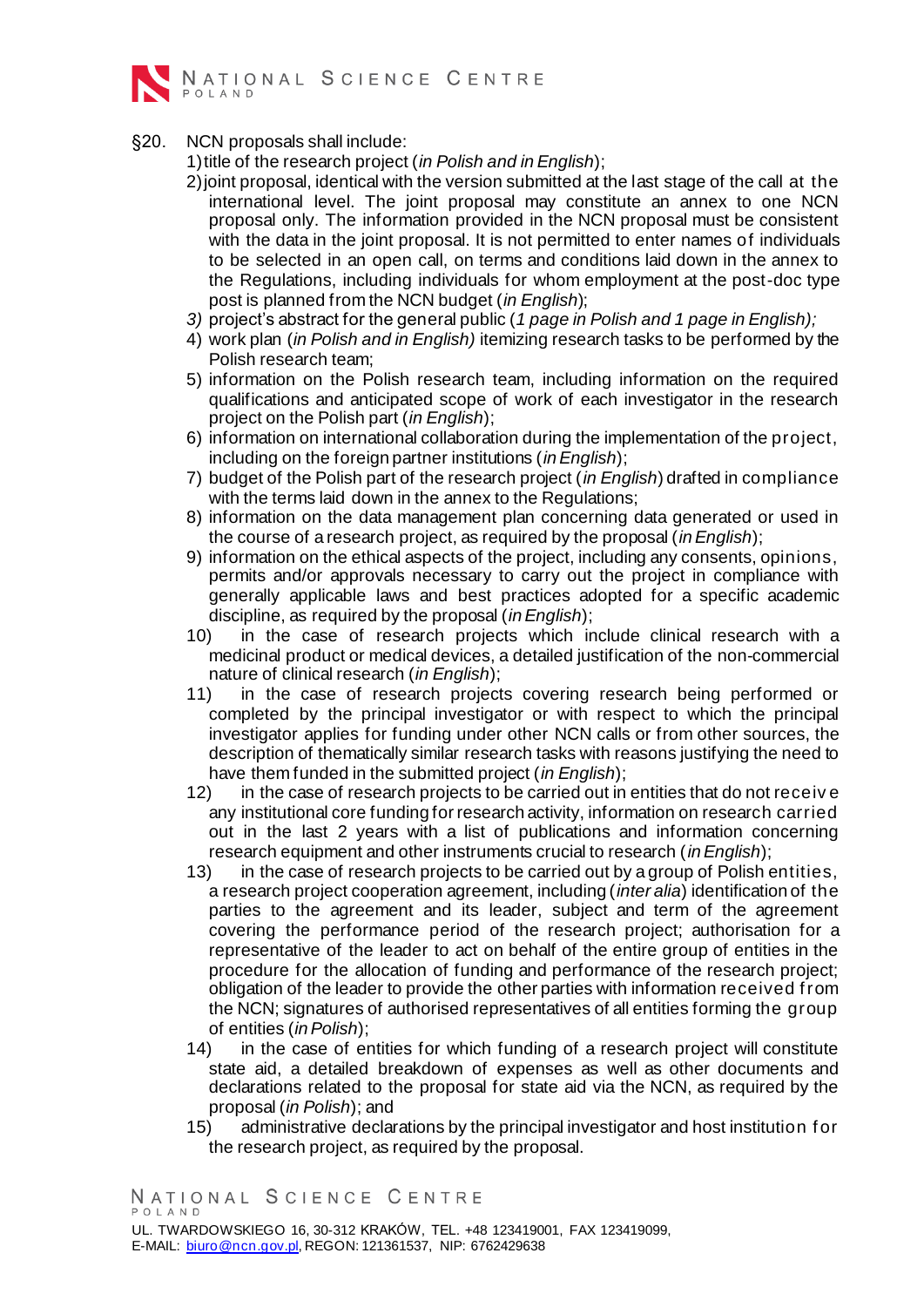

§21. The NCN shall only accept NCN proposals meeting the terms and conditions of the Regulations and of the call documents.

### Chapter VI **Evaluation of proposals**

§22. Proposals shall be subject to eligibility check carried out by the NCN, other entities co-launching an international call and call secretariat.

- §23. Eligibility check of the NCN proposals shall be performed by Scientific Coordinators.
- §23. The eligibility check of NCN proposals shall comprise:
	- 1) verification of proposal for completeness vis-à-vis §20;
		- 2) verification whether an NCN proposal complies with all terms laid down in the Regulations and call documents;
		- 3) evaluation of compliance of expenses laid down in the NCN proposal with the terms laid down in the annex to the Regulations ("Costs in research projects funded by the National Science Centre under international calls carried out as multilateral collaboration Unisono");
		- 4) evaluation whether the joint proposal annexed to the NCN proposal is identical to the joint proposal submitted at the last stage of the international level;
		- 5) evaluation whether the data in the joint proposal are consistent with the data in the NCN proposal; and
		- 6) in the case of applicants outside of the public finance sector or applicants that do not receive any institutional core funding for research activity, the analysis of their legal and organisational and financial situation necessary to assess whether they can provide a sufficient warranty of proper implementation of the project; the analysis may, in particular, cover the period in which the applicant has carried out research on a continuous basis, examination of the applicant's assets, including availability of the appropriate research, administrative and office infrastructure and examination of the statutory documents that constitute the basis for the applicant's business. In the case of applicants that are natural persons, the analysis ref erred to in the preceding sentence shall be performed with respect to the host institution, and in the case of applicants that form a group of entities, the analysis shall be performed with respect to each member of the group of entities individually.

§25. In the case of any doubt regarding the eligibility check referred to in §23, a Scientific Coordinator may request that the NCN Director seek an external reviewer's opinion.

§26. Whenever any doubts arise during the analysis referred to in §24 (6) as to whether the applicant, host institution or member of the group of entities can provide a sufficient warranty of proper implementation of the project, the proposal may be referred to merit-based evaluation, in which case the Director shall request the applicant, host institution or member of the group of entities to provide additional explanations concerning their legal and organisational and financial situation or provide documents to confirm the same within the deadline provided.

§27. The NCN shall provide the entities acting as the international call secretariat with information on the outcome of the eligibility check.

§28. Only joint proposals approved in the eligibility check shall be subject to merit-based evaluation, subject to §26.

§29. An NCN proposal or joint proposal may also be rejected on formal grounds at the later stage of evaluation, in particular if the deadline referred to in §26 is not adhered to or the analysis of the explanations or documents does not dispel the doubts as to whether the applicant, host institution or member of the group of entities can provide a sufficient warranty of proper implementation of the project.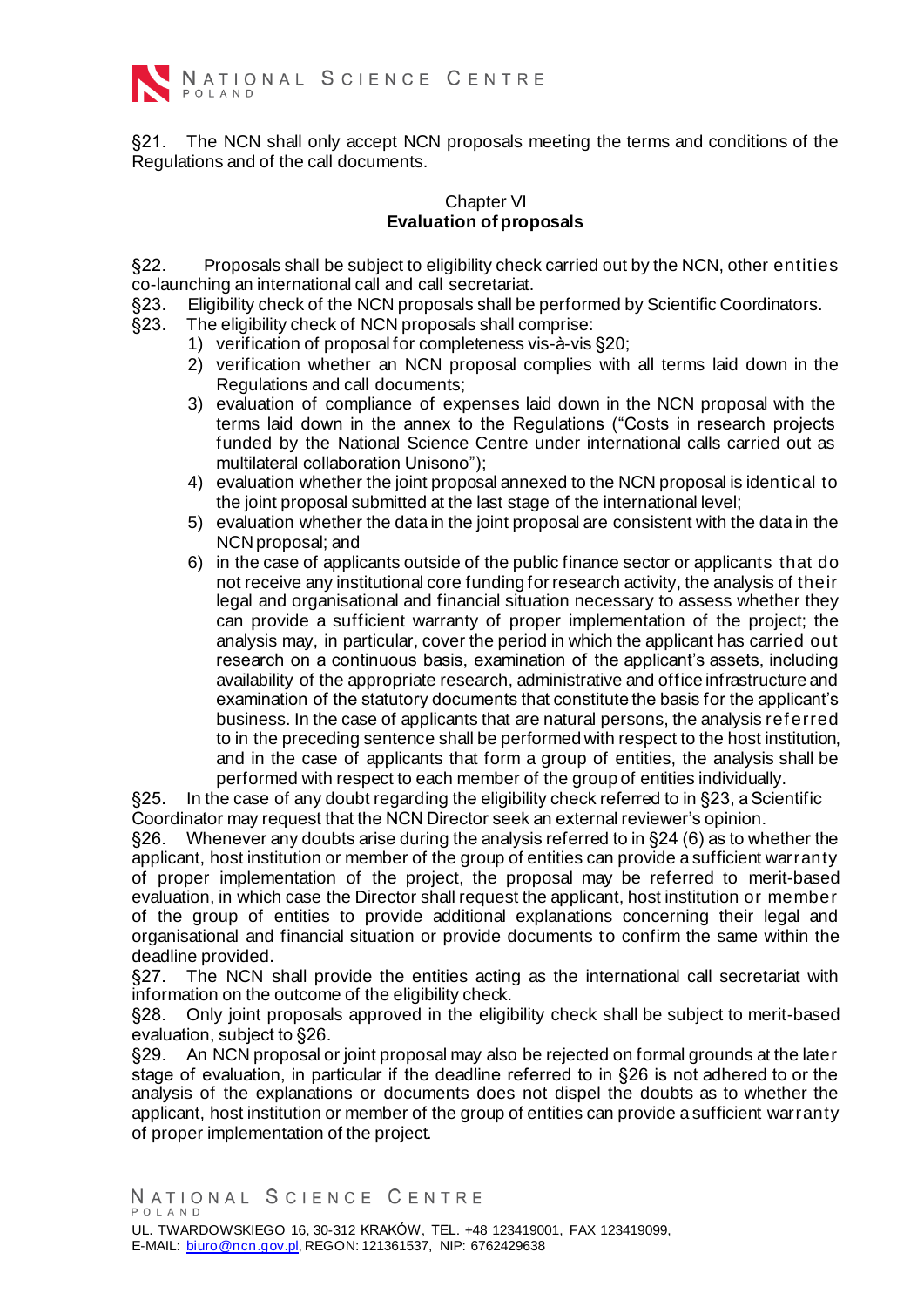

NATIONAL SCIENCE CENTRE

§30. The principles of the merit-based evaluation and the entities in charge thereof shall each time be specified in the call documents.

§31. The international call secretariat shall provide the NCN with information on the outcome of the merit-based evaluation together with a list of projects recommended for funding.

§32. The ranking list for NCN proposals shall be approved by the NCN Director. The Director shall award funding for the research projects to be carried out by the Polish research teams with the highest marking in the international call, taking into account availability of the funds allocated to the call by the Council. The Director may decide to award funding for research projects from the list of projects recommended for funding which are partially within the limit of resources designated for the international call by the Council, taking into account the percentage of exceeding the budget.

§33. In well-justified cases, the Director may, regardless of any doubts arising from the analysis referred to in §24 (6), approve the ranking list and impose an obligation on the applicant, host institution or leader of the group of entities, by way of his decision ref erred to in Article 33 (1) of the NCN Act, to establish a relevant security of proper implementation of the project (e.g. promissory note, bank guarantee) within the prescribed period.

### Chapter VII **Conclusion of the call**

§35. The international call shall be concluded and its results announced on the dates specified in the call documents. The results of the call shall be delivered by way of NCN Director's decision.

§36. In the event of a breach of the call procedure or other formal infringements related to actions performed by the NCN, the applicant may lodge an appeal against the decision of the NCN Director with the Committee of Appeals of the NCN Council within 14 days of the date the decision is served. The Committee of Appeals of the NCN Council shall decide on the appeal within 3 months of the date on which the appeal was lodged.

§37. Should the Committee of Appeals of the NCN Council find the appeal to be valid, the funding decision concerning the research project carried out by a Polish research team shall be issued provided that the foreign partners are also awarded funding for the implementation of the research project. The decision shall have no legal or financial consequences for the other applicants whose proposals have been qualified for funding in the call, even if the sum of resources available for the call had been previously depleted.

> Prof. Dr hab. Małgorzata Kossowska President of the Council of the National Science Centre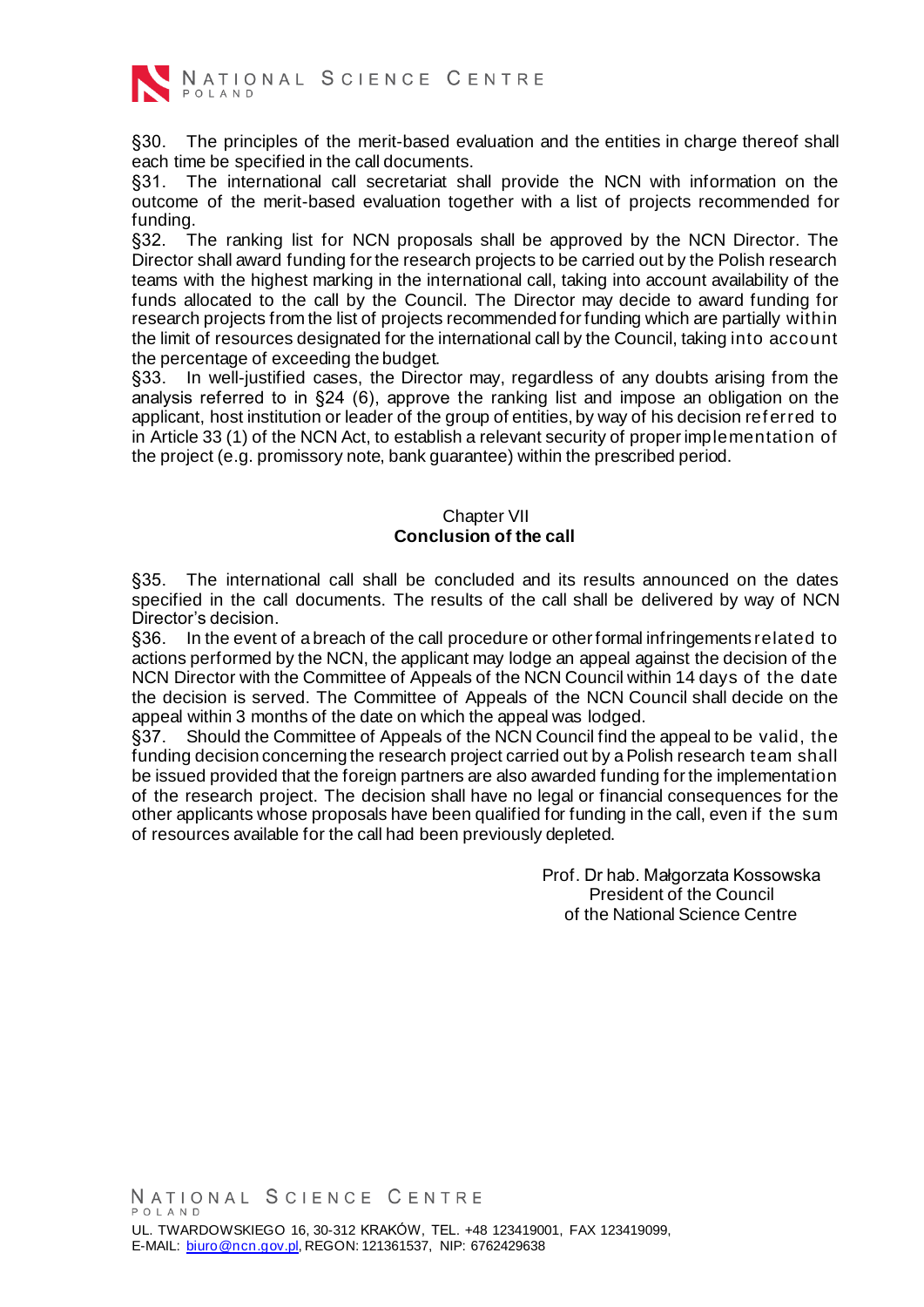

Annex to terms and regulations on awarding funding for research tasks funded or co -funded under international calls launched by the National Science Centre and carried out as multilateral collaboration UNISONO, adopted by NCN Council Resolution No 137/2020 of 11 December 2020

# **COSTS IN RESEARCH PROJECTS FUNDED BY THE NATIONAL SCIENCE CENTRE UNDER INTERNATIONAL CALLS CARRIED OUTAS MULTILATERAL COLLABORATION UNISONO**<sup>3</sup>

Drawing up a breakdown of costs of a research project is one of the crucial stages of its planning. When drawing up the breakdown of costs, emphasis should be put on determining the required resources and exact estimation of expenses.

The breakdown of costs must be well justified with regard to the subject and scope of the research, based on real calculations and itemize expenses to be covered from the NCN resources (so-called eligible costs) in individual years of the project's implementation.

**ELIGIBLE COSTS** are expenditures eligible for funding from NCN resources as long as they fulfil all of the following requirements:

- 1) are critical to the completion of the project,
- 2) have been incurred in the period of eligibility, i.e. from the day on which the decision of the NCN Director to grant funding becomes legally binding until the final date of the research project's implementation,
- 3) are advisable and frugal;
- 4) may be identified and verified,
- 5) they comply with all rules and regulations, including the rules and regulations of the host institution and the rules and regulations of the NCN, including the rules set f orth herein; and
- 6) in the case of entities applying for state aid, they are consistent with the costs specified in the Regulation of the Minister of Science and Higher Education passed pursuant to §37 (2) of the NCN Act.

The following shall not be deemed eligible costs:

- 1) costs of consultations and visits of collaborators from foreign research institutions that receive parallel funding of the research project from institutions co-launching the international call;
- 2) provisions for future liabilities, debt interest and other debt servicing expenses, interest and other amounts due on account of late payments, contractual penalties, fines, penalties and expenses to cover the costs of litigation,
- 3) VAT if the host institution is entitled to reclaim it,
- 4) fees for pre-publishing reviews,
- 5) leasing of research equipment,
- 6) costs of NCN research scholarships and doctoral scholarships in the case of entities

 $3$  Costs of a project carried out by the Polish research team provided in the project budget in PLN and submitted to the ZSUN/OSF submission system must be identical with the costs in the project budget expressed in foreign currency provid e d in the joint proposal. The project budget in the joint proposal should be calculated based on the foreign exchange refere nce ra te published by the National Bank of Poland on the date of the NCN Council Resolution on awarding funding for a given international call. Costs of the project entered in the ZSUN/OSF system should be expressed in PLN, roun ded down to total values, and in the case of the joint proposal – in the foreign currency, rounded down to two decimal places.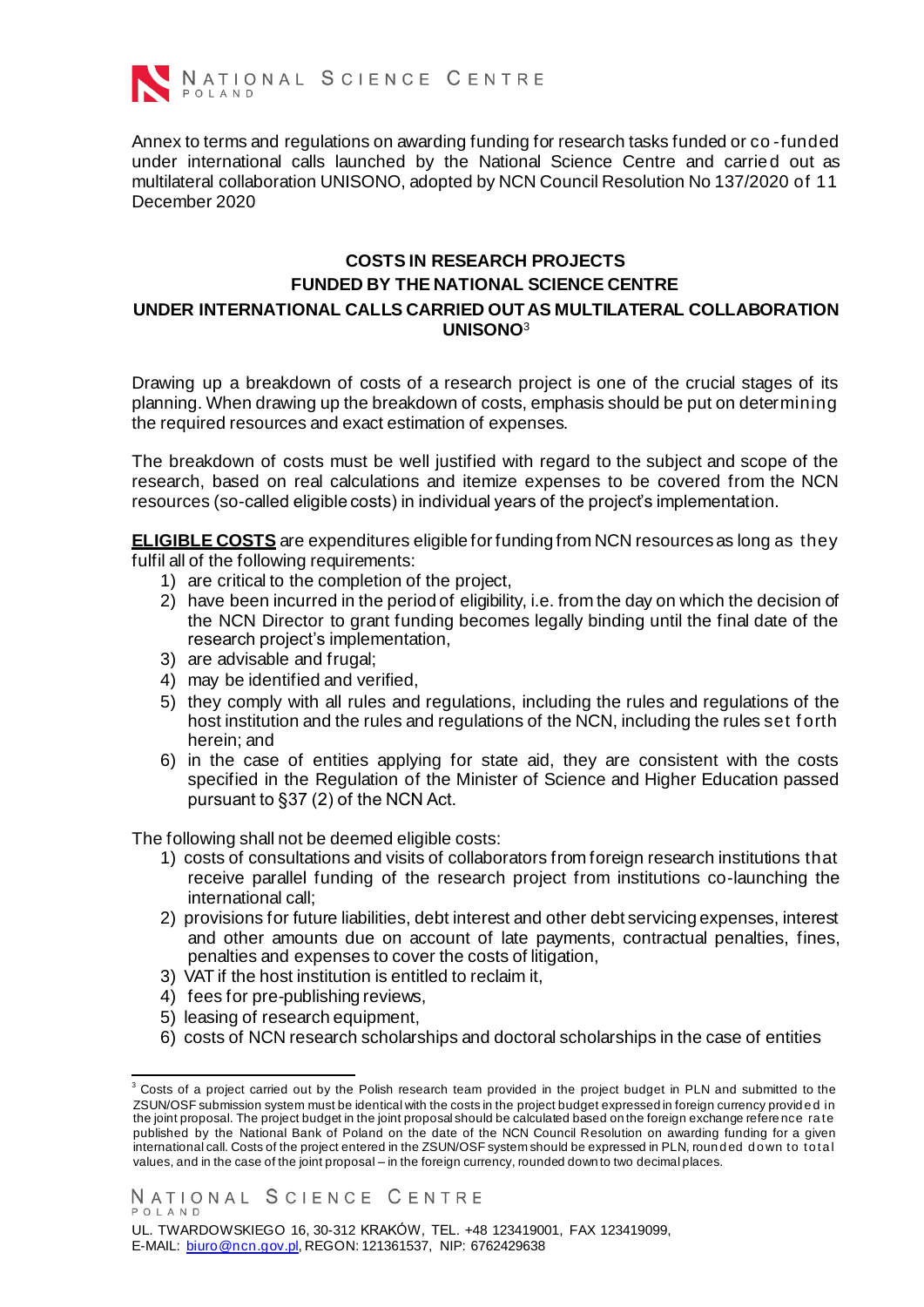

applying for state aid,

- 7) cost of publication of monographs<sup>4</sup> resulting from research projects which have not been positively reviewed by the NCN and
- 8) article publishing charges in hybrid journals as defined in the Open access policy at the NCN.

The eligibility of costs is checked during the proposal evaluation, evaluation of the annual report, evaluation of the final report and during the project inspection and external audit.

Eligible costs are subdivided into direct and indirect costs.

**1. Indirect costs** are costs that are related indirectly to the research project and are essential for it to be implemented.

**Indirect costs** may not exceed 20% of direct costs.

Additionally, indirect costs of up to 2% of direct costs may be spent on open access to publications and research data.

**2. Direct costs** are costs directly related to the completion of the research projects and they include:

- − costs of salaries and scholarships,
- − costs of research equipment, devices and software,
- other direct costs.

The following expenditures **cannot** be financed as direct costs:

- 1) salaries of the administrative and financial staff (e.g. HR services, legal and accounting services, including the outsourcing of accounting services to an accounting office),
- 2) costs of renovation of facilities,
- 3) costs of adapting/upgrading facilities so that they can meet the needs of the research tasks,
- 4) fees and rent for the use of facilities, property taxes, etc.,
- 5) costs of utilities (electricity, heat, gas and water and other industrial fees, transmission fees, sewage disposal, etc.), telecommunications services (telephone, internet) and postal and courier services, excluding the services referred to in point 2.3.2,
- 6) costs of cleaning, janitorial and security services to facilities,
- 7) costs of non-life insurance,
- 8) handling and administrative fees,
- 9) costs of banking services, including: opening and maintaining a sub-account or separate account for the research project, bank fees,
- 10) costs of external audits,
- 11) costs of organising conferences, workshops, seminars and meetings (with the exception of personnel costs specified in points 2.3.3 and 2.3.4),
- 12) costs of subscriptions (with the exception of the costs of data and access to data referred to in point 2.3.6),
- 13) fees for membership in organisations, associations, etc.,
- 14) cost of proceedings related to conferment of academic degrees/titles,
- 15) cost of publication of scientific articles or cost of open access to research data, with

<sup>4</sup> As defined in §10 of the Regulation on evaluation of the quality of research activity issued by the Minister of Science and Higher Education on 22 February 2019 (Journal of Laws of 2019, item 392).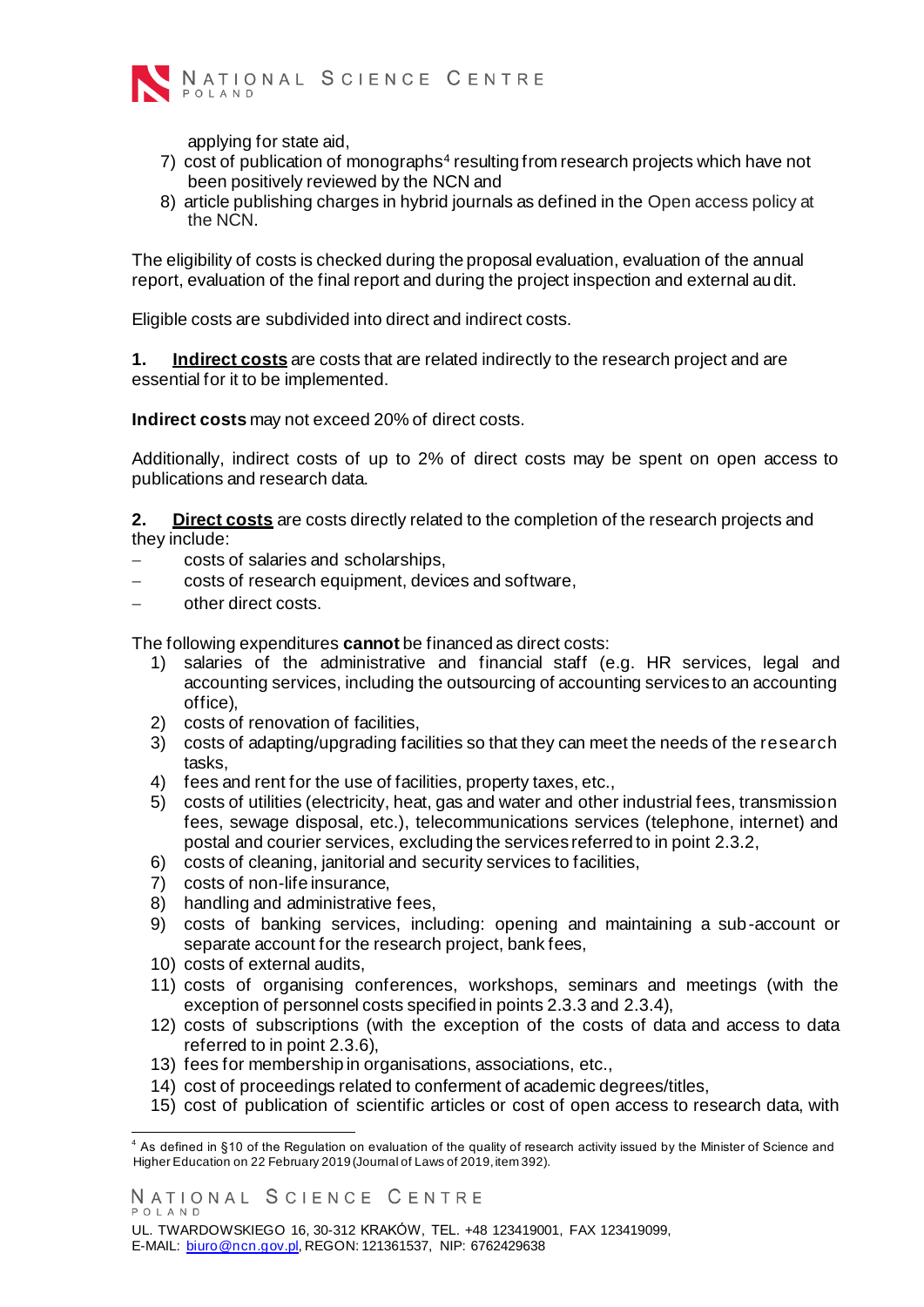

the exception of services referred to in point 2.3.2..

All the expenses outlined above in points 1-15 may be covered as indirect costs.

**2.1. Costs of salaries and scholarships** –this category covers costs of salaries and nonwage labour costs and costs of scholarships anticipated only for members of the research team, i.e. the principal investigator and other investigators.

The budget for salaries and scholarships for members of the research team may include:

- a) full-time remuneration,
- b) additional remuneration,
- c) salaries and scholarships for students and PhD students.

### **2.1.1. Full-time remuneration**

Full-time remuneration may be planned under full-time employment contracts at the host institution in positions dedicated to the performance of tasks in the research project for:

- a) the principal investigator;
- b) post-docs.

A post-doc type post is a full-time post, scheduled by the project's principal investigator for a person who has been conferred a PhD degree in the year of employment in the project or within 7 years before 1 January of the year of employment in the project. This period may be extended by a time of long-term (in excess of 90 days) documented sick leaves or rehabilitation leaves granted on account of being unfit to work. In addition, the period may be extended by the number of months of a child care leave granted pursuant to the Labour Code and in the case of women, by 18 months for every child born or adopted, whichever manner of accounting for career breaks is preferable.

A post-doc type post is a full-time post, scheduled by the project's principal investigator f or a person who has been awarded a PhD degree within 7 years before joining the project. This period may be extended by a time of long-term (in excess of 90 days) documented sick leaves or rehabilitation leaves granted on account of being unfit to work. In addition, the period may be extended by the number of months of a child care leave granted pursuant to the Labour Code and in the case of women, by 18 months for every child born or adopted, whichever manner of accounting for career breaks is preferable.

**Full-time remuneration for project's principal investigator** may be planned under research project funds as follows:

- PLN 150,000 per annum,
- PLN 190,000 per annum if the principal investigator is also the coordinator of an international consortium submitting a joint proposal,

provided that in the period of receiving remuneration the principal investigator meets all of the following conditions:

- a) they will be receiving no other remuneration granted under the heading of direct costs in research projects funded under NCN calls;
- b) they will be receiving no remuneration from another employer pursuant to an employment contract, including an employer with registered office outside of Poland;
- c) they will not be receiving pension from the social security system.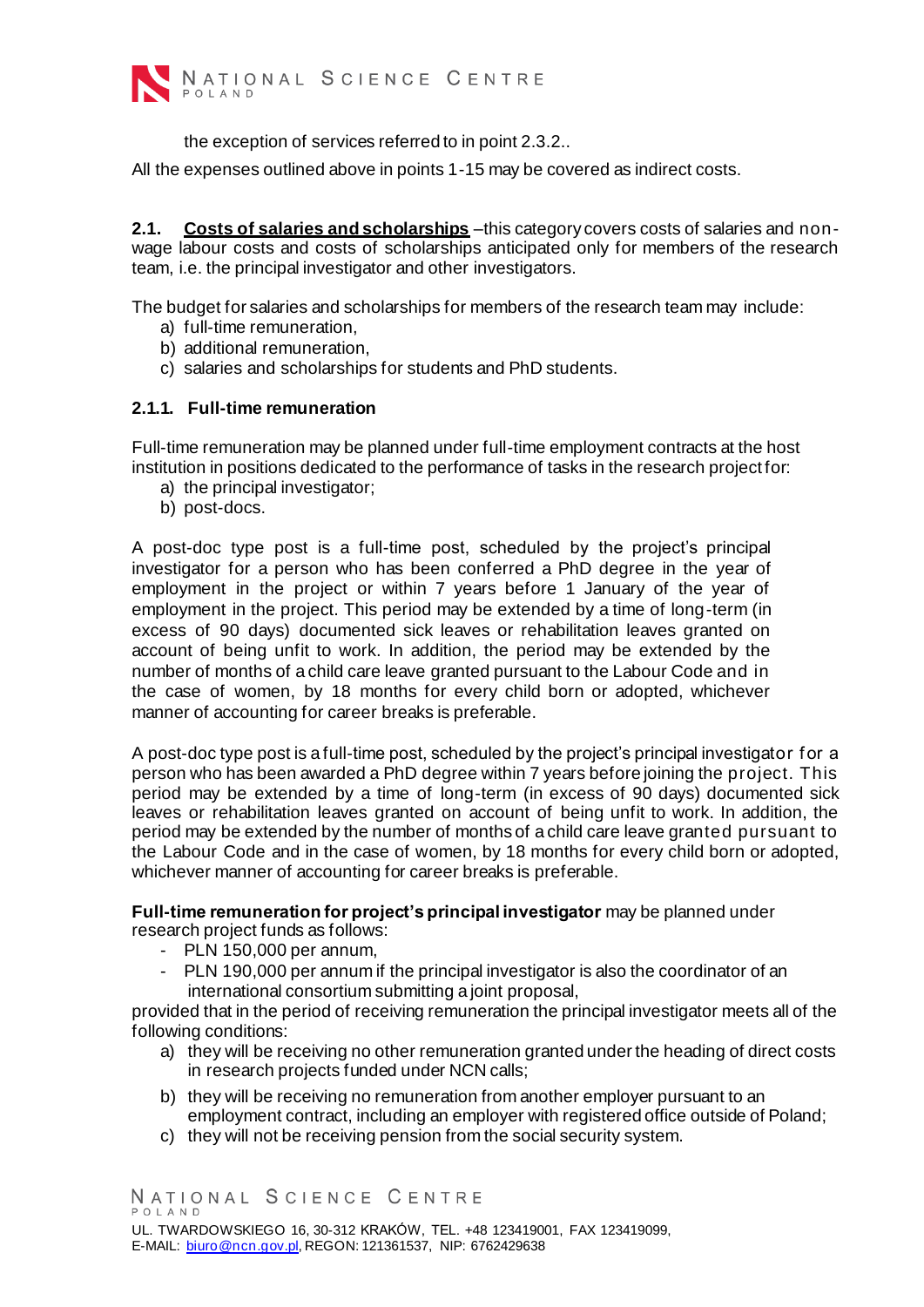

Full-time remuneration for the project's principal investigator may be planned for a period shorter than the duration of the research project reduced in proportion to the period for which it is planned.

**Full-time remuneration for a post-doc type post** may be planned under research project funds of PLN 120,000 per annum provided that the person to be employed at the post meets all of the following conditions:

- a) they are selected through open competition carried out by a recruitment committee appointed by the head of the host entity for the project, composed of the principal investigator as its chair and at least two persons appointed thereby, who have necessary scientific or professional qualifications. The assessment of the candidates is carried out pursuant to the criteria outlined in the call announcement and the results are made public by posting on the website of the host institution for the project;
- b) they did not have the principal investigator as their research supervisor or auxiliary supervisor of their PhD dissertation for a PhD degree;
- c) their PhD degree has been awarded by another institution than the one planned to employ them at this post or they have completed a continuous and evidenced post-doctoral fellowship of at least 10 months in another institution than the host institution for the project and in another country than the one in which they have been conferred a PhD degree;
- d) they will be employed for a period of at least 6 months;
- e) at the time of receiving remuneration, they will be receiving no other remuneration paid from the funds granted to research projects under NCN calls under the heading of direct costs;
- f) in the period of receiving the remuneration they will be receiving no remuneration f rom another employer pursuant to an employment contract, including an employer with registered office outside of Poland.

Full-time remuneration for a person at a post-doc type post may be planned for a period shorter than the duration of the research project reduced in proportion to the period for which it is planned.

The amount of remuneration can be increased where justified by the specific circumstances set forth in the proposal. The reasons for an increased remuneration shall be subject to the evaluation by the international Expert Team

In international calls, it is possible to employ persons at post-doc type posts provided that the total employment period of all such persons does not exceed twice the time of the planned project duration.

# **2.1.2. Additional remuneration**<sup>5</sup> :

Additional remuneration may be planned for members of the research team to be employed pursuant to full- or part-time employment contracts as well as pursuant to civil law contracts. Additional remuneration cannot be used for salaries for students and PhD students.

 $5$  The employment paid for from the pool allocated for additional remuneration is not subject to restrictions set forth in point  $2.1.1.$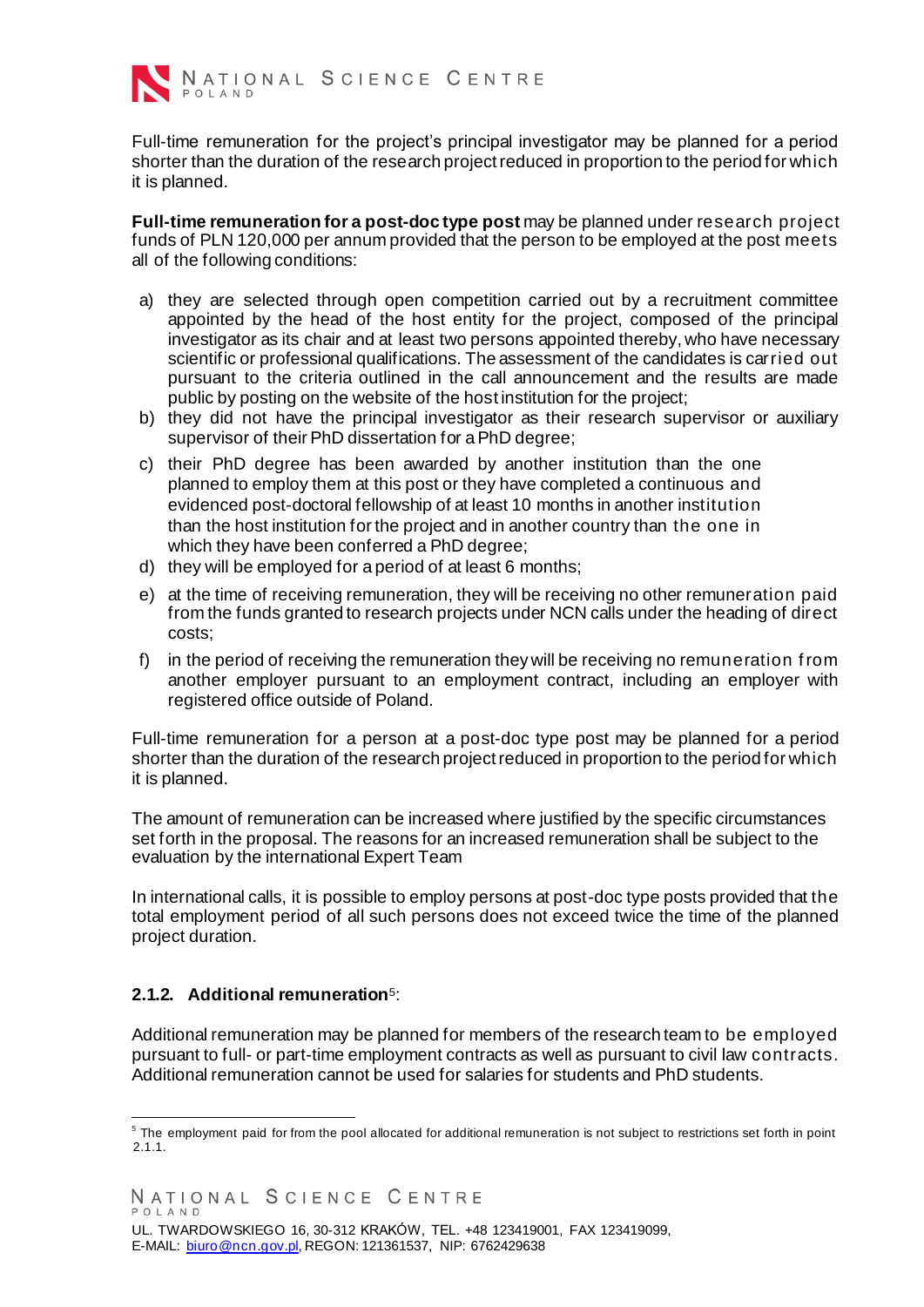

NATIONAL SCIENCE CENTRE

Research team members remunerated pursuant to an employment contract by a host institution may receive additional remuneration only in a form other than pursuant to a civil law contract.

The budget for additional remuneration shall be calculated in such a way as to exclude f rom the research team persons employed under the budget for full-time salaries and budget f or salaries and scholarships for students and PhD students.

The number of persons calculated as such shall be the basis for the calculation of the maximum budget for additional remuneration in a given research project. The maximum budget for additional remuneration planned for the principal investigator cannot be increased once the project has entered the stage of implementation.

The budget for additional remuneration depends on whether:

- a) the principal investigator plans to be employed pursuant to a full-time employment contract from the pool allocated for full time salaries;
- b) the principal investigator acts simultaneously as the coordinator of an international consortium submitting a joint proposal at the international level;
- c) the applicant is a group of entities referred to in art. 27 (1) (2) of the NCN Act.

The budget for additional remuneration per each month of the project's implementation shall be calculated as follows:

- **1) in the case where the principal investigator does not plan to be employed pursuant to a full-time employment contract from the pool allocated for full time salaries and is not the coordinator of an international consortium submitting a joint proposal:**
	- a) **in the case where the applicant in the NCN proposal is not a group of entities**, the budget for salaries for investigators may amount up to:
		- PLN 3,000 for one person;
		- PLN 4,500 for two persons, of which up to PLN 3,000 for the principal investigator and
		- PLN 5,500 for three or more persons, of which up to PLN 3,000 for the principal investigator;
	- b) **in the case where the applicant in the NCN proposal is a group of entities**, the budget for salaries for investigators may amount up to:
		- PLN 4,500 for two persons, of which up to PLN 3,000 for the principal investigator;
		- PLN 5,500 for three persons, of which up to PLN 3,000 for the principal investigator;
		- PLN 6,500 for four persons, of which up to PLN 3,000 for the principal investigator;
		- PLN 7,000 for five persons, of which up to PLN 3,000 for the principal investigator;
		- PLN 7,500 for six persons, of which up to PLN 3,000 for the principal investigator and
		- PLN 8,000 for seven or more persons, of which up to PLN 3,000 for the principal investigator;

### **2) in the case where the principal investigator does not plan to be employed**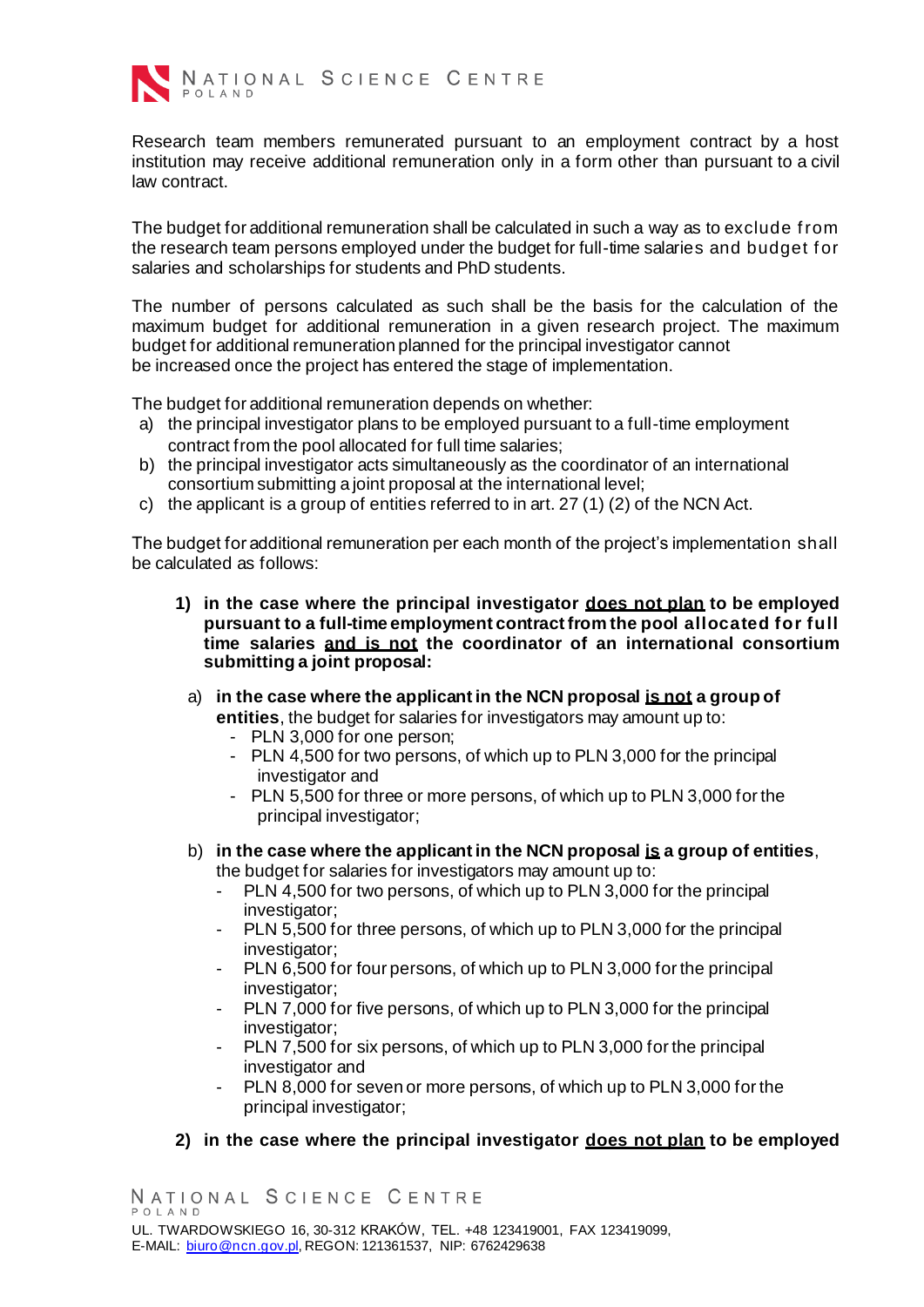

#### **pursuant to an employment contract and is the coordinator of an international consortium submitting a joint proposal:**

- **a) in the case where the applicant in the NCN proposal is not a group of entities**, the budget for salaries for investigators may amount up to:
	- PLN 10.000 for one person;
	- PLN 11,500 for two persons, of which up to PLN 10,000 for the principal investigator:
	- PLN 12,500 for three persons, of which up to PLN 10,000 for the principal investigator;
	- PLN 13,500 for four persons, of which up to PLN 10,000 for the principal investigator and
	- PLN 14,500 for five or more persons, of which up to PLN 10,000 for the principal investigator.
- b) **in the case where the applicant in the NCN proposal is a group of entities**, the budget for salaries for investigators may amount up to:
	- PLN 11,500 for two persons, of which up to PLN 10,000 for the principal investigator;
	- PLN 12,500 for three persons, of which up to PLN 10,000 for the principal investigator;
	- PLN 13,500 for four persons, of which up to PLN 10,000 for the principal investigator
	- PLN 14,500 for five persons, of which up to PLN 10,000 for the principal investigator;
	- PLN 15,500 for six persons, of which up to PLN 10,000 for the principal investigator and
	- PLN 16,500 for seven or more persons, of which up to PLN 10,000 for the principal investigator;
	- **3) in the case where the principal investigator plans to be employed pursuant to a full-time employment contract from the pool allocated for full time salaries and is not the coordinator of an international consortium submitting a joint proposal:**

**a) in the case where the applicant in the NCN proposal is not a group of entities**, the budget for salaries for investigators may amount up to:

- PLN 1,500 for one person and
- PLN 2,500 for two or more persons.

**b) in the case where the applicant in the NCN proposal is a group of entities**, the budget for salaries for investigators may amount up to:

- PLN 1,500 for one person;
- PLN 2,500 for two persons;
- PLN 3,500 for three persons;
- PLN 4,000 for four persons;
- PLN 4,500 for five persons; and
- PLN 5,000 for six or more persons;
- **4) in the case where the principal investigator plans to be employed pursuant to a full-time employment contract from the pool allocated for full time salaries and is the coordinator of an international consortium submitting a joint**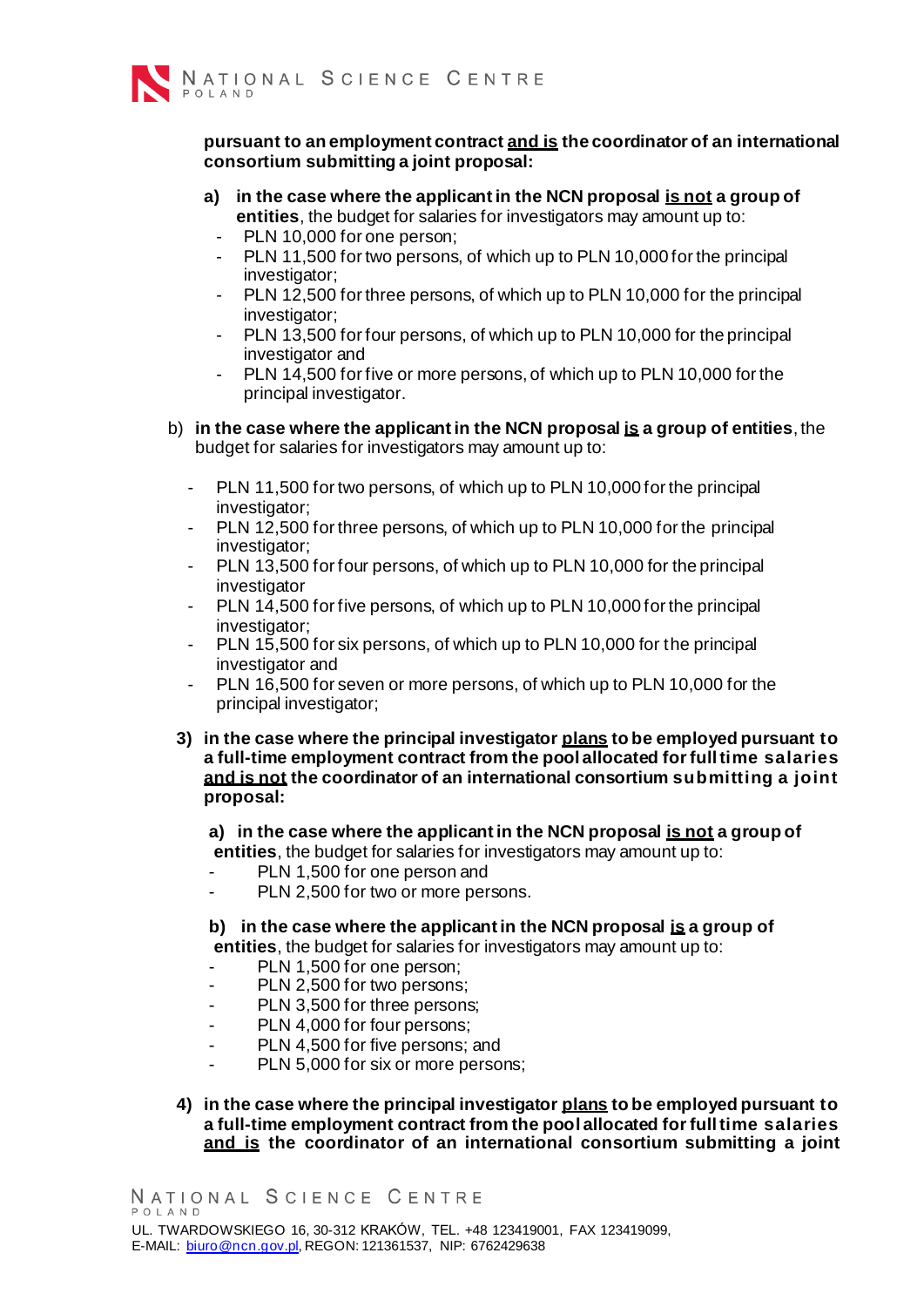

#### **proposal:**

### **a) in the case where the applicant in the NCN proposal is not a group of entities**, the budget for salaries for investigators may amount up to:

- PLN 1,500 for one person;
- PLN 2.500 for two persons:
- PLN 3,500 for three persons and
- PLN 4,500 for four or more persons.
- b) **in the case where the applicant in the NCN proposal is a group of entities**, the budget for salaries for investigators may amount up to:
	- PLN 1,500 for one person;
	- PLN 2,500 for two persons;
	- PLN 3,500 for three persons;
	- PLN 4,500 for four persons;
	- PLN 5,500 for five persons and
	- PLN 6,500 for six or more persons.

#### **2.1.3. Salaries and scholarships for students<sup>[6](#page-13-0)</[s](#page-13-0)up> and PhD students<sup>7</sup>**

This category covers the costs of salaries and non-wage labour costs as well as costs of scholarships planned for students and PhD students to be involved in the completion of the tasks in the project.

The budget for salaries and scholarships for students and PhD students per each month of the project's implementation shall be up to:

- PLN 10,000:
- PLN 15,000 if the principal investigator is also the coordinator of an international consortium submitting a joint proposal.

From the budget for salaries and scholarships for students and PhD students, it is possible to plan funds for:

- a) NCN scholarships for students and PhD students,
- b) doctoral scholarships,
- c) salaries for students and PhD students.

Funding in the budget for salaries and scholarships for students and PhD students may be planned for a given person in any form listed under letters a) –c). In the case of projects carried out in an institution for which funding will constitute state aid, funds for students and PhD students can only be planned in the form listed under letter c).

The total amount of salaries and scholarships financed from the NCN resources and intended for students and PhD students in one or more research projects funded by the NCN may not exceed PLN 5,000 per month. This amount shall not include doctoral scholarships funded under the ETIUDA call nor the remuneration for the principal investigator under the PRELUDIUM call.

 $^6$  Students of first or second-cycle degree programme or uniform Master's studies at universities in Poland.

 $^7$  Participants in PhD programmes pursuant to the Act on Higher Education of 27 July 2005 or PhD students at doctoral schools pursuant to the Act on Higher Education and Science of 20 July 2018.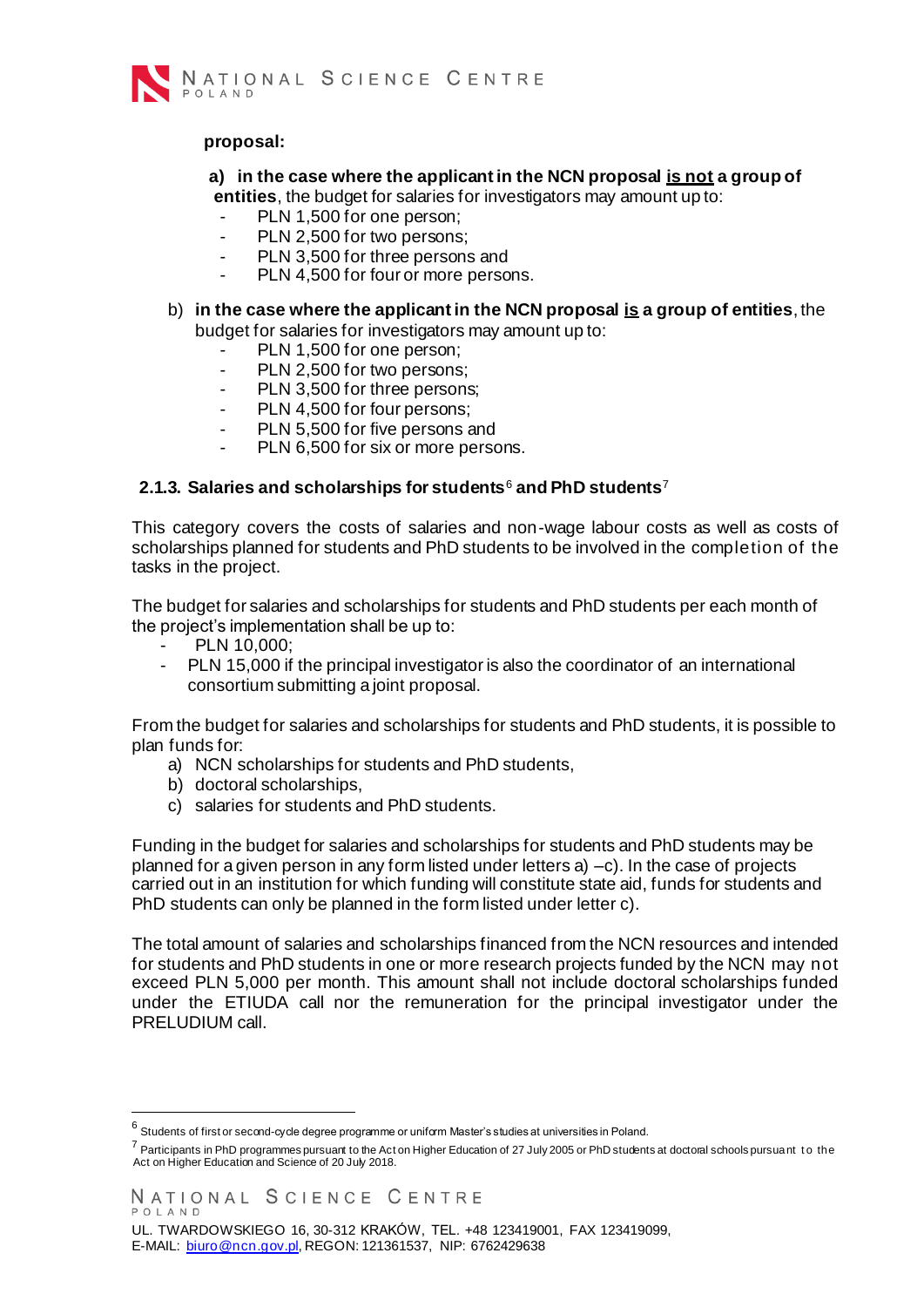

<span id="page-13-0"></span>**NCN scholarships for students and PhD students** may be planned provided that they are awarded pursuant to the *Regulations for awarding scholarships for NCN-funded research projects* set forth by the NCN Council.

**Doctoral scholarships** may be planned provided that PhD students meet the requirements set forth in the Act on Higher Education and Science of 20 July 2018, which entitle them to receive doctoral scholarships throughout the performance period of the tasks planned in the project.

**Salaries for students and PhD students** may be planned for employment under full-time or part-time employment contracts or civil law contracts for the completion of tasks in a research project. Students and PhD students employed under employment contracts in the host institution for the project may not be paid remuneration under a civil law contract.

**2.2. Costs of research equipment, devices and software** – this category covers the costs of purchase or construction of research equipment, other devices and software crucial to research.

Project funds may not be used to finance or co-finance the purchase or construction of research equipment and IT infrastructure with a value in excess of PLN 500,000 per unit.

*Research equipment* (*as defined by the Central Statistical Office*) shall mean a set(s) of testing, measurement or laboratory apparatus of limited application and high technical parameters (usually several orders of magnitude higher than typical apparatus used for production or exploitation purposes), which in accordance with the accounting policy of the host institution constitute the host institution's fixed assets.

**Other devices** – other devices outside the scope of the definition of research equipment which in accordance with the accounting policy of the host institution constitute the host institution's fixed assets.

**Software** – software purchased to meet the requirements of the research project, which in accordance with the accounting policy of the host institution constitutes the host institution's intangible assets.

In the case of research equipment, devices and software constituting fixed assets or intangible assets subject to depreciation pursuant to the Accounting Act of 29 September 1994, eligible costs shall include the purchase price or construction costs of fixed assets or intangible assets within the meaning of the Act, including the total costs incurred by the host institution for the project by the day they of taking them into use, taking into account diff erent criteria of eligibility of state aid.

In the case of entities applying for state aid, the costs of research equipment, devices and software qualify as eligible costs to the extent and for the period in which they are used for the implementation of the research project. If the research equipment and devices are not used for the research project purposes over the entire period of use, only depreciation costs corresponding to the period of project's completion, calculated pursuant to the accounting regulations, are deemed eligible costs.

**2.3. Other direct costs** – this category covers costs not classified as "Costs of salaries and scholarships" or "Costs of research equipment, devices and software".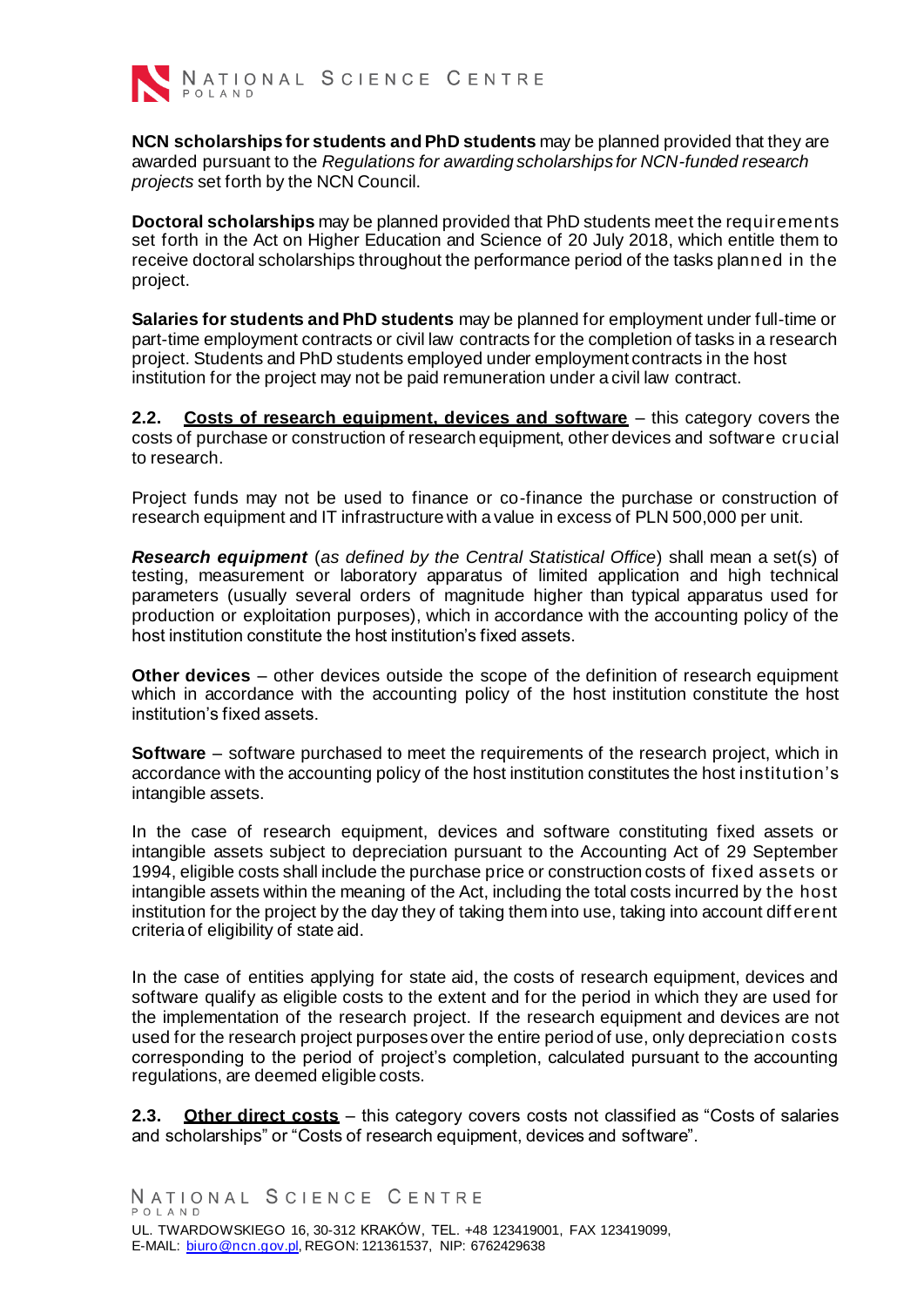

**2.3.1. Materials and small equipment** – costs of purchasing materials and consumables for direct use over the course of the project, including:

- raw-materials, semi-finished products, reagents,
- office supplies, stationery,
- small laboratory equipment, IT hardware and small office devices (e.g. computers, software licence and development costs, printers, scanners, monitors, copiers) and other devices, as long as pursuant to the accounting policy of the host institution they are not classified as fixed assets or intangible assets.

**2.3.2. Outsourcing** – costs of services rendered by third parties (institutions and individuals with a business activity), including:

- costs of purchasing research services (laboratory analyses, statistical reports, surveys, etc.),
- costs of purchasing other specialist services necessary for due completion of the research (proofreading, editing, graphics, consulting, monitoring, etc.),
- costs of postal, courier and transport services directly related to the completion of a given research task,
- costs of manuscript translation and editing, and
- costs of premises rental, catering, etc., as necessary for the completion of the research tasks that include subjects/respondents.

Recipients of salaries or scholarships funded by the NCN in the project may not be involved in research tasks as subcontractors directly or indirectly (via institutions that employ them).

**2.3.3. Business trips** – costs of business trips of research team members, including:

- costs of participation in seminars/conferences related to the subject of the project,
- costs of trips (including business trips) critical to the completion of the research, e.g. library and archive research, fieldwork, etc.

The costs of business trips include:

- daily allowances and reimbursement of travel expenses as set forth in the regulations passed pursuant to Article 77<sup>5</sup> §2 of the Polish Labour Code,
- personal insurance,
- conference fees,
- other costs, as long as they are considered justified and essential to the completion of the project, such as visas, vaccinations, etc.

Costs of long-term trips may be eligible if they have been calculated in line with the principle of advisability and frugality, on the basis of the actual expenses.

**2.3.4. Visits and consultations** – costs of visits by external collaborators and/or consultants closely related to the project, with the exception of the costs specified above as ineligible. In this category eligible shall be only personal costs in the form of allowances, reimbursement of travel costs and accommodation.

**2.3.5. Collective investigators** – total cost of compensation for persons carrying out onetime responsibilities (e.g. interviewers,) and participants in research. The minimum number of such investigators is 5. This category does not include technicians and lab managers.